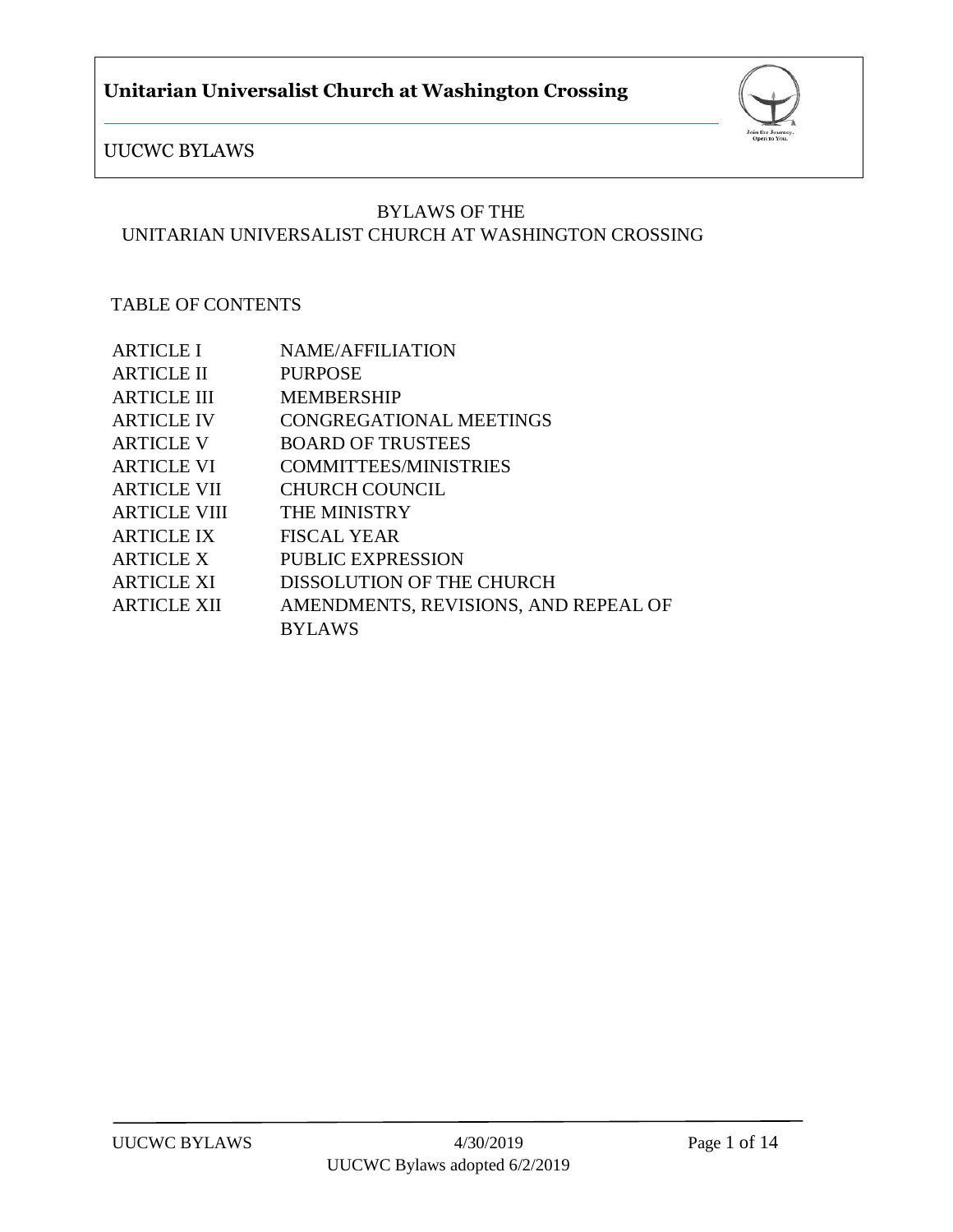

## BYLAWS OF THE UNITARIAN UNIVERSALIST CHURCH AT WASHINGTON CROSSING

#### ARTICLE I NAME/AFFILIATION

The name of this religious organization shall be the "Unitarian Universalist Church at Washington Crossing," hereafter referred to as "UUCWC" or the "Church." This Church shall be a member of the Unitarian Universalist Association, hereafter referred to as "UUA."

#### ARTICLE II PURPOSE

Members of the Unitarian Universalist Church at Washington Crossing unite to create a welcoming, caring, religious community. Within this Church, we encourage and affirm the individual's quest for authenticity, wisdom and spiritual deepening.

# **ARTICLE III**

## MEMBERSHIP

#### Section 1. Requirements for Membership

An individual can become a member of this Church, if the individual:

- is at least 18 years of age
- agrees with the mission of the Church
- agrees to act in accordance with the Church's Eight Principles
- agrees to abide by the Covenant of Right Relations
- completes the procedures for membership as established by the Minister
- signs the membership book
- makes and contributes toward a recorded financial pledge each year.

#### Section 2. Youth Member

A person under 18 who has the approval of the Minister and has met all procedures established by the Minister for membership, may become a youth member. There is no financial expectation for youth members. Youth members may vote at congregational meetings.

Section 3. Benefits of Membership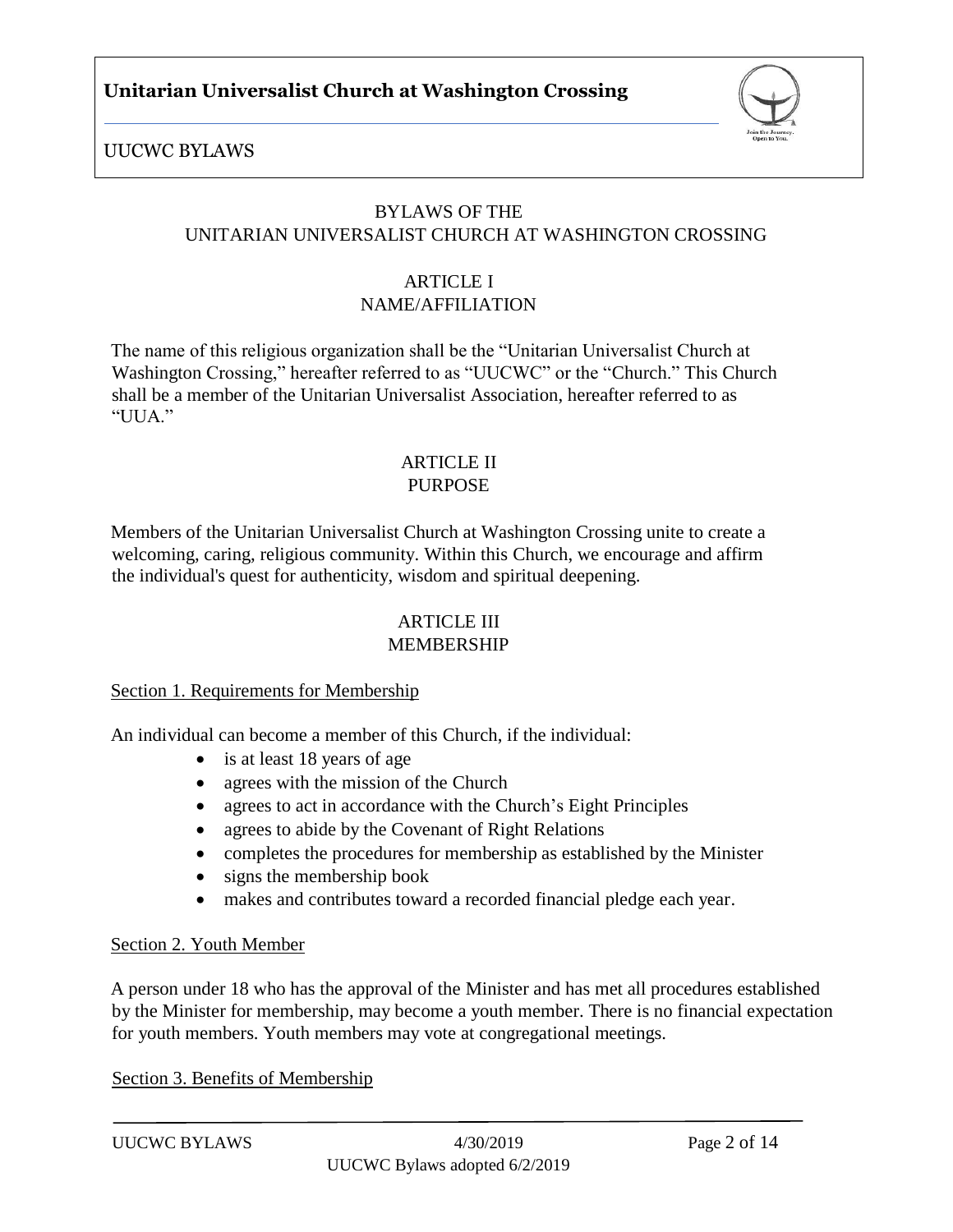## UUCWC BYLAWS

The following benefits are available to members:

- voting rights at congregational meetings
- ability to hold leadership positions (some positions may have additional requirements)
- the services of the Minister and the Church
- the benefits provided by the UUA.

#### Section 4. Termination of Membership

An individual shall no longer be a member in case of:

- the member's death
- a request by the member
- a period of inactivity of more than one year.

The Board of Trustees (hereinafter referred to as the "Board") may expel from membership any member whose acts are deemed inimical to the interests of the Church. (*See policies and procedures for specific procedures for termination and the appeal process.)*

#### ARTICLE IV CONGREGATIONAL MEETINGS

#### Section 1. Annual Meeting

The Board shall convene a congregational meeting annually ("Annual Meeting"). This meeting will normally occur in the last quarter of the fiscal year.

The purposes of the Annual Meeting are:

- for the Board to report to the congregation on its activities during the year
- to adopt a budget for the following fiscal year
- to vote on elective positions
- to address other matters as determined by the Board.

#### Section 2. Special Meetings

Special meetings may be called to vote upon one or more specific items of business. The only items that can be transacted at such a meeting are those announced in the published

agenda for that meeting. A special meeting may be called by the Board or when requested by written petition stating the purpose of the meeting and signed by at least 10% of the members.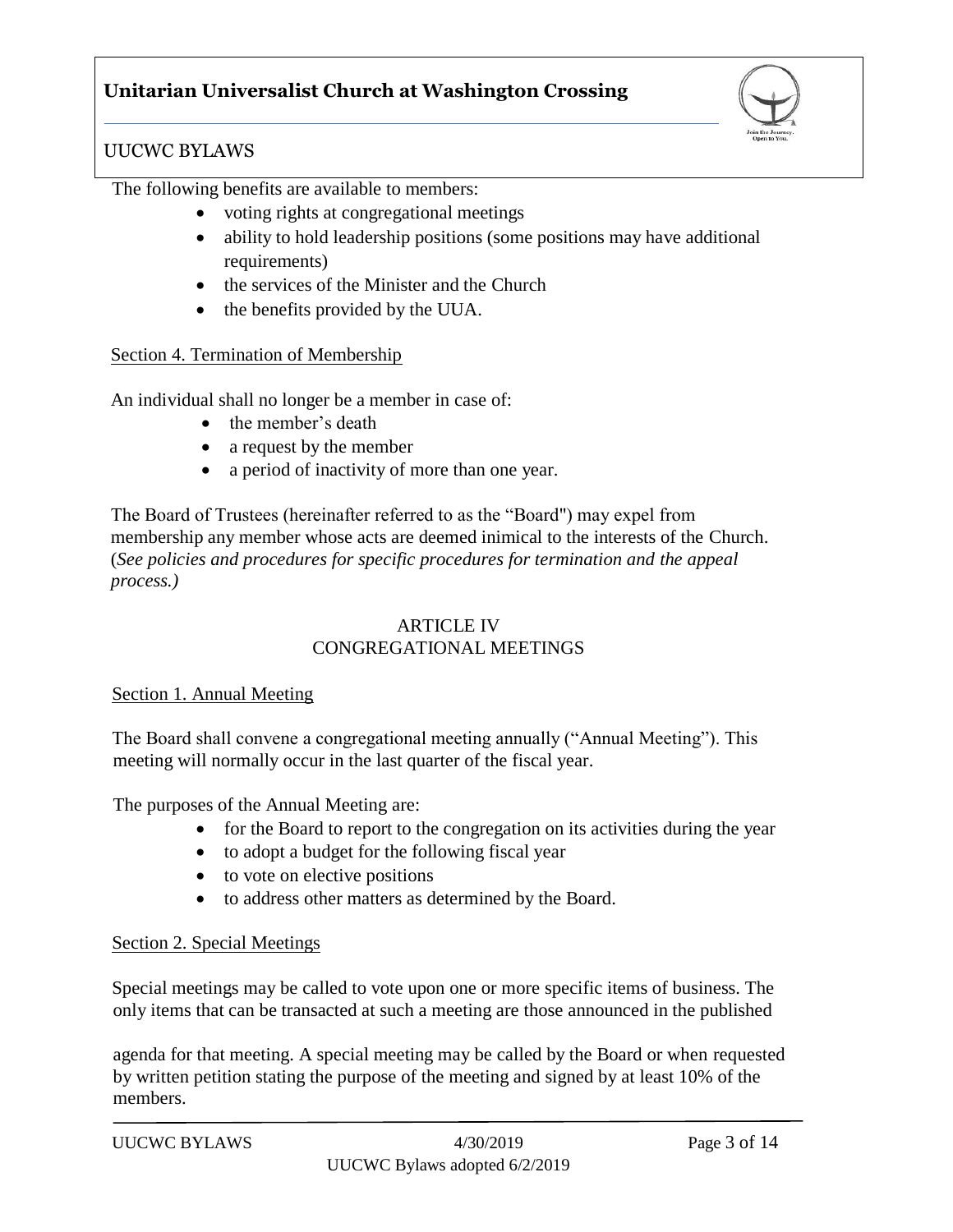

## UUCWC BYLAWS

#### Section 3. Notice of Meetings

The business to be transacted or considered at any congregational meeting shall be described in the notice of the meeting. All members shall be sent written notice at least 10 days in advance of such meeting. All supporting documents shall be made available to each member as soon as possible prior to the meeting (every effort should be made to make the materials available at least 48 hours prior to the meeting). Only business on the agenda will be considered.

#### Section 4. Quorum

A quorum for the transacting of business shall be 25% of members for the Annual Meeting or for calling or discharging a minister. At all other congregational meetings, the quorum shall be 15%, unless otherwise specified in these bylaws. If there is no quorum at a congregational meeting, any and all matters that were to be decided by a vote will either be deferred to a future congregational meeting or decided by the Board, at the Board's discretion.

#### Section 5. Voting

A majority vote of those members attending and voting shall determine all questions unless a greater percentage is specifically required under these bylaws. For elections, voting shall be by written ballot if there are more nominees for a given position than there are positions, and the results shall be tallied in the presence of at least three Board members. Otherwise, voting may be by show of hands or voice vote. The Board has the right to authorize virtual attendance and voting. In addition, the Board may authorize members who cannot attend the Annual Meeting the ability to vote on elected positions if a slate has been published prior to the meeting.

#### Section 6. Meeting Minutes

Congregational meeting minutes will be published for membership comment and then approved by the Board. All minutes shall be treated as corporate records.

#### Section 7. Meeting Procedures

The Board shall determine and announce which procedures will be utilized in each congregational meeting.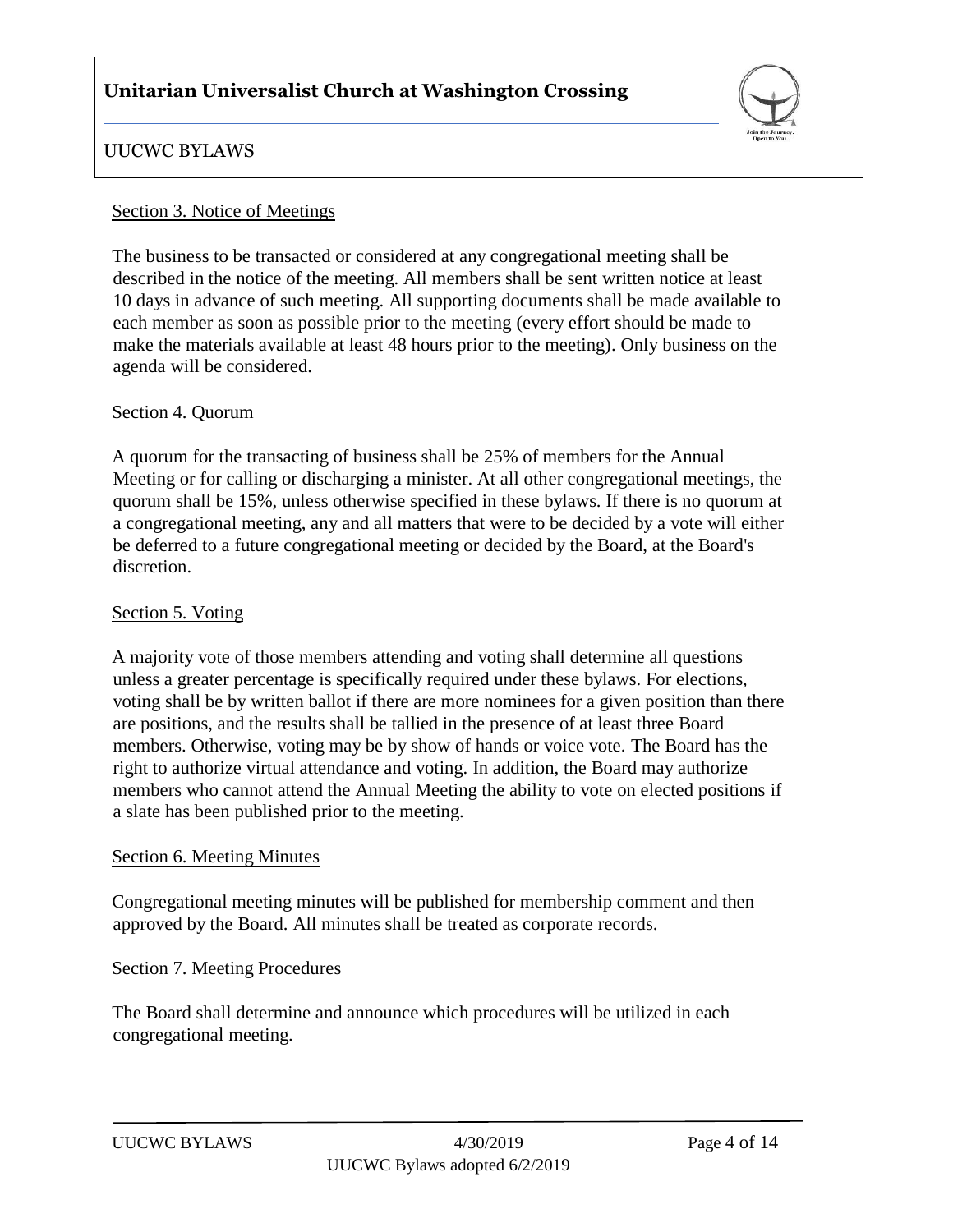

UUCWC BYLAWS

## ARTICLE V BOARD OF TRUSTEES

#### Section 1. Composition

The Board shall consist of nine members: a President, Vice President, Secretary, Treasurer (hereinafter referred to as "the officers") and five other trustees. All trustees must have been members of the Church for at least two years when their term starts.

#### Section 2. Purposes and Limitations

The Board shall have charge of all property owned by the Church and shall have fiduciary responsibility for the Church's funds. The Board shall have jurisdiction of the business affairs of the Church, and shall formulate and implement Church policy, subject to the limitations imposed by these bylaws.

The Board's priorities shall include but not be limited to:

- Setting and monitoring Church policy in accordance with applicable laws, the Church's mission, vision, and principles, and UUA best practices
- Setting and monitoring strategic direction and progress on goals
- Maintaining financial sustainability
- Evaluating the Minister
- Annually
	- o contracting with the Minister
	- o reporting to the congregation on its activities
	- o recommending an annual budget at the Annual Meeting.

The Board may consider any other matters that are in the interest of the Church.

#### Section 3. Policies and Procedures

The Board shall review and approve all policies of the church, and delegate development of procedures as appropriate. The Church's policies and procedures shall describe the functions and responsibilities of the various committees, ministries and other organizational entities and state the specifics as to how they and the Board will operate. The Board will make significant changes only after consultation with appropriate entities, the Church Council, and/or the congregation.

#### Section 4. Situations Requiring Immediate Action

In the event of a situation requiring immediate action, the Board may make a decision on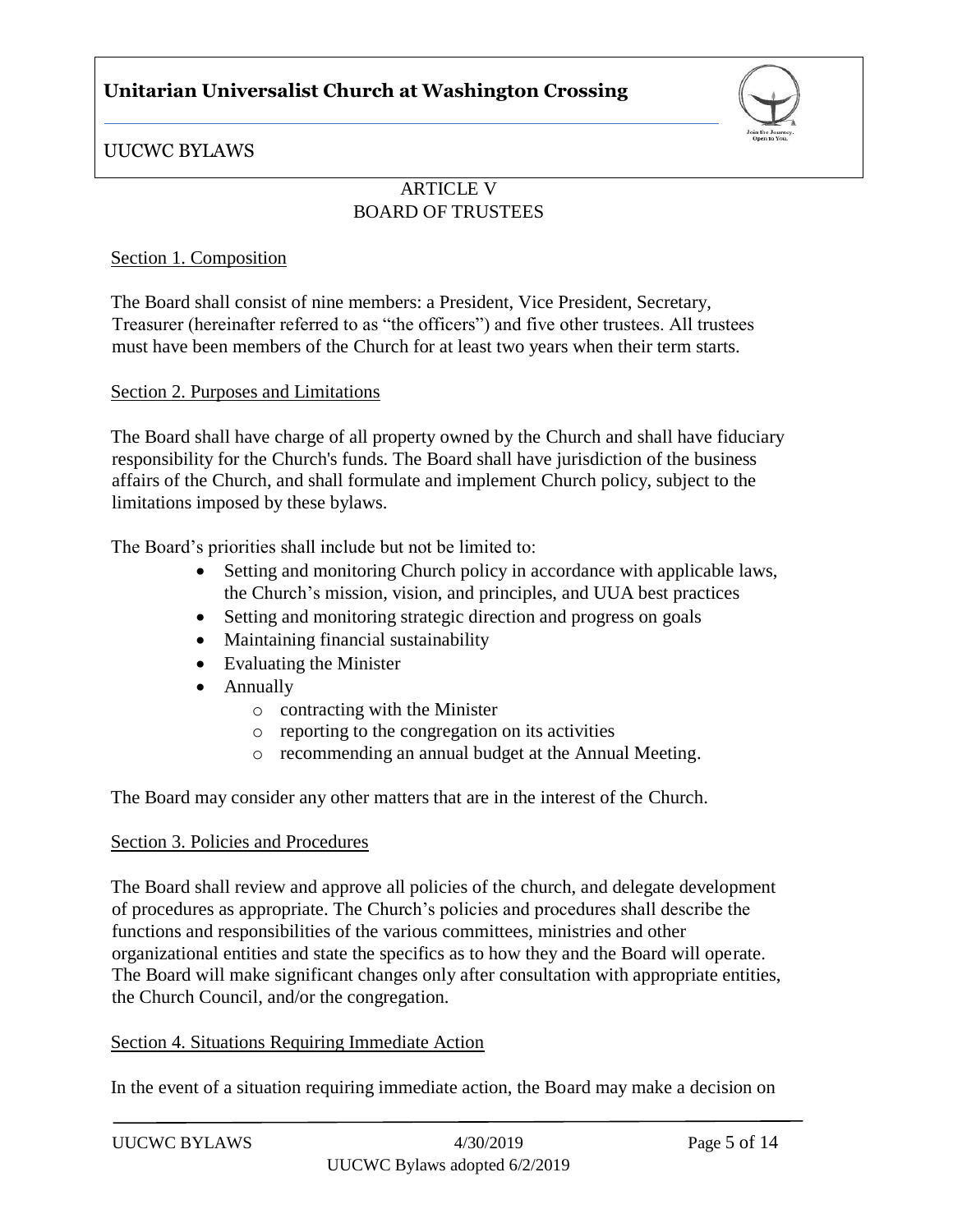

## UUCWC BYLAWS

a matter ordinarily requiring a membership vote. In such cases, seven affirmative votes would be required. The Board shall inform the congregation of that decision within 10 days.

### Section 5. Authority to Allocate Funds

A. The Board shall have the power to buy, sell, encumber, or transfer real property of the Church, after receiving a recommendation from the Finance Committee. Furthermore, the approval of the membership will be required, unless the value of the real property is less than 5% of the operating budget total income.

B. The Board shall have the authority to revise the operating budget after receiving a recommendation from the Finance Committee. Furthermore, the approval of the membership will be required, unless the overall increase or decrease to the budget is equal to or less than 15% of the operating budget total income.

C. The Board may reallocate funds to accommodate unanticipated expenses and under expenditures. The Board shall first consult any committee, ministry, organizational entity, or individual(s) with responsibility for a specific function whose budget would be reduced through reallocation or overall budget reduction.

## Section 6. Election of Trustees and Officers

- A. Terms: Trustees and officers shall be elected for staggered terms to the Board by majority vote at the Annual Meeting:
	- Officers
		- o President and Treasurer are elected for two year terms
		- o Vice President and Secretary positions are filled by the Board from the elected trustees for one-year renewable terms
	- Trustees: seven positions elected for staggered two-year terms. When needed, a one-year term can be created for one of the elected positions.
	- All officers and trustees shall take office on the first day of the next Church year following the Annual Meeting at which they were elected.
	- These persons shall serve for a period of two consecutive years.
	- They may be re-elected but shall not serve more than two consecutive terms (total of four consecutive years).
	- No nominations will be accepted from the floor.
- B. Presidential Vacancy. In the event of death, resignation, or prolonged incapacitation of the President, the Vice President shall assume the duties of the President for, at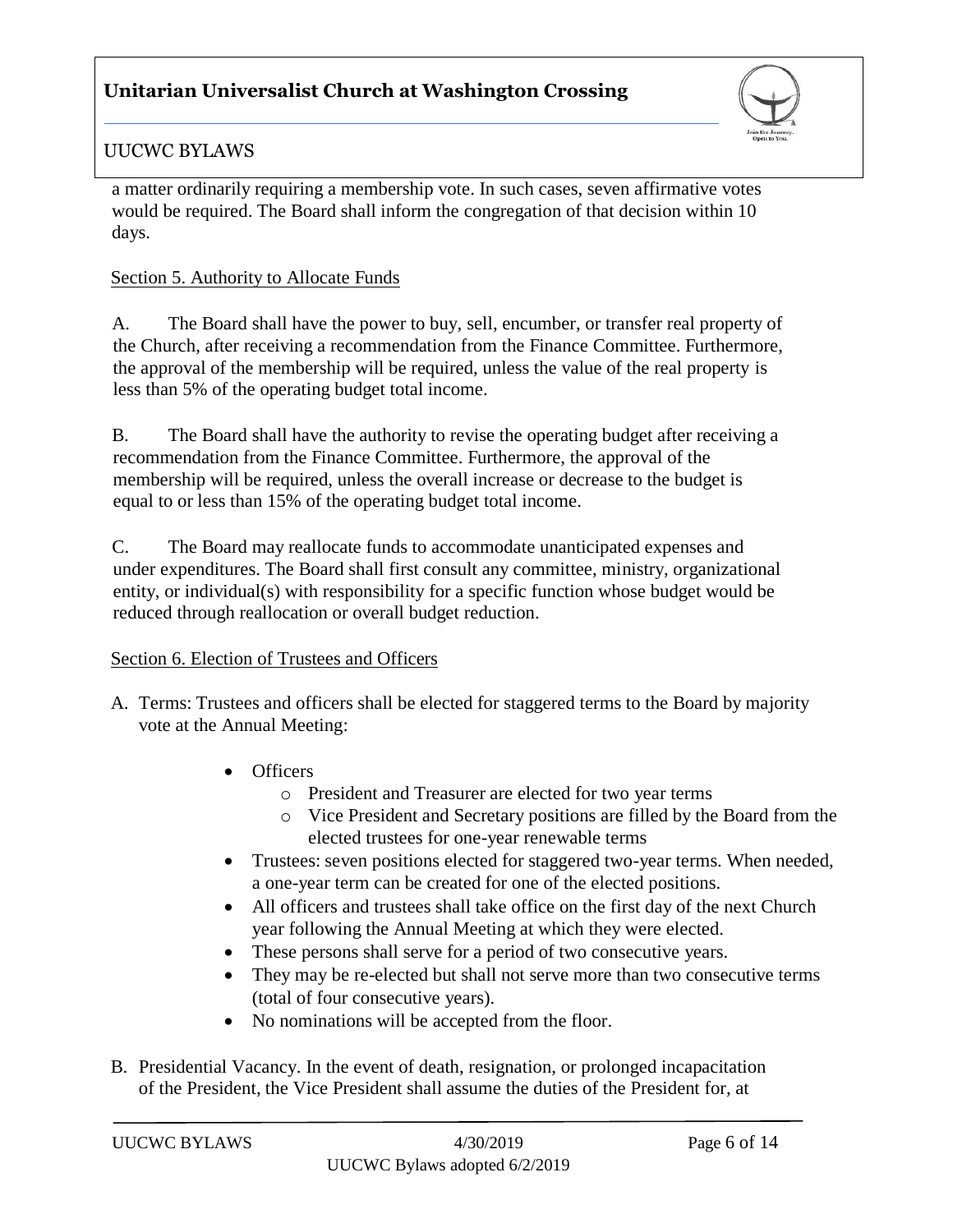

## UUCWC BYLAWS

most, the remainder of the fiscal year. When the Presidency is filled in this manner, the Board shall select a new Vice President.

- C. Other Interim Appointments. In the event an officer or trustee leaves a position on the Board for any reason, the Board shall appoint a replacement for the remainder of that Church year:
	- from among the remaining members of the Board in the case of an officer
	- from among eligible Church members in the case of a trustee
	- At the next Annual Meeting, an election shall be held as in Article IV (above) for the remainder of the unexpired term, if any, of the Treasurer or trustees. The replacement may serve two consecutive terms in addition to the one fulfilled on an interim basis.

#### Section 7. Officers' Duties

- A. President. The President shall:
	- preside at all Board and congregational meetings
	- serve as chair of the Board
	- sign all contracts on behalf of the Church
	- perform all other duties usually incident to the office.
- B. Vice President. The Vice President shall:
	- assume the duties of the Presidency in the President's absence
	- assume the position of President until the next Annual Meeting in the event the President is unable to serve out the term
	- serve as chair of the Church Council.
- C. Secretary. The Secretary shall:
	- keep and post records of the proceedings of all Board and congregational meetings
	- see that each member is sent a written notice of all congregational meetings at least 10 days before the meeting that states the purpose of the meeting
	- maintain all of the Policies and Procedures documentation.
- D. Treasurer. The Treasurer shall:
	- have custody of the moneys and securities of the Church
	- deposit all moneys and valuables in depositories approved by the Board
	- disburse the funds of the Church in accordance with the approved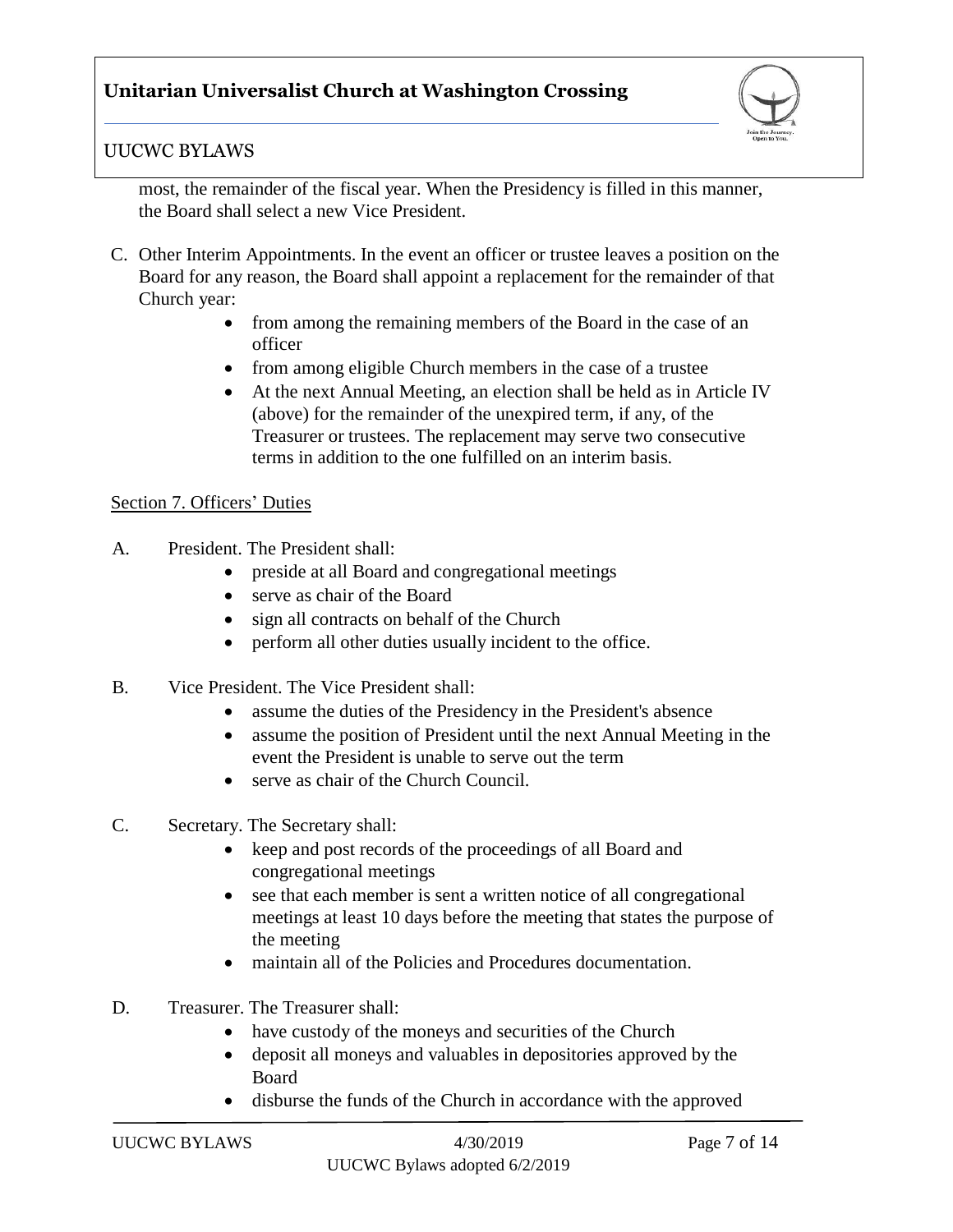

budget and/or as directed by the Board

- keep detailed and regular accounts of the moneys and securities of the Church
- report on the same at each Board meeting
- report to the congregation at least once a year.

The Treasurer shall be bonded and may delegate responsibilities.

#### Section 8. Board Meetings and Quorum

The Board shall meet at least six times a year.

A quorum will consist of no fewer than six members attending.

Votes taken at all meetings will be recorded by the secretary. Any decision of the Board will be made by majority vote of the Board members attending, provided a quorum is present.

Board meetings are open to any member of the Church except during specifically designated Executive Sessions called by the President to discuss confidential matters.

Except for the procedures noted above in this Section, the Board shall determine which procedures to utilize in its own meetings.

#### Section 9. Removal of a Board Member

Consideration of the removal of a Board member may be initiated by a majority of the Board.

#### ARTICLE VI COMMITTEES/MINISTRIES

#### Section 1. Purpose

The purpose of committees, ministries, and other organizational entities is to further the work of the Church in accordance with its mission. These bylaws establish standing committees and describe other entities, which include, but are not limited to, ministries, committees, ad hoc committees, and task forces.

Section 2. Standing Committees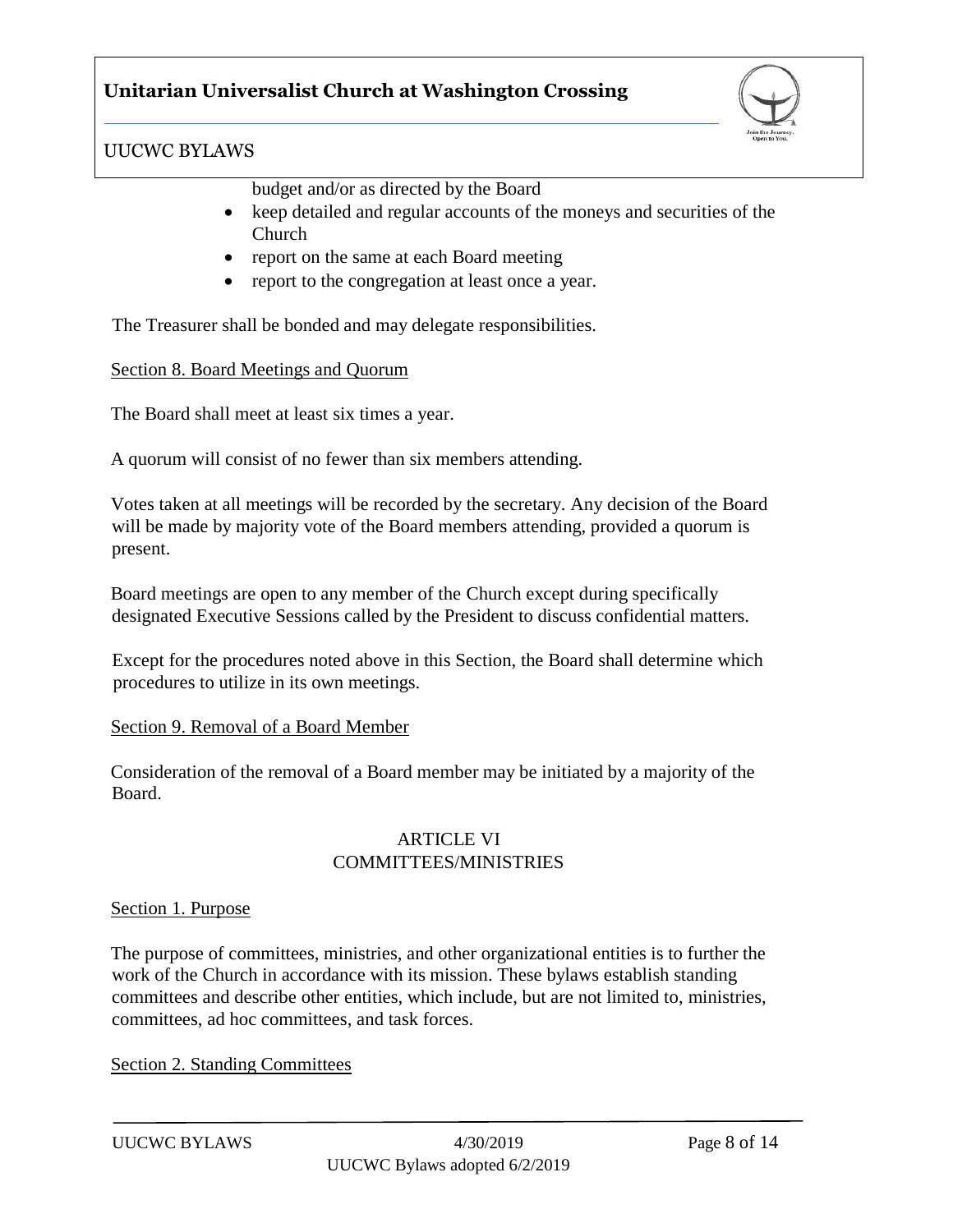

### UUCWC BYLAWS

#### A. A standing committee:

- is any committee designated by these bylaws
- reports to the Board
- can have its name change approved by the Board without requiring a bylaw change if the group's function remains basically the same.

B. Selection of Chairs and Terms. Standing committee chairs shall:

- be members of the church
- be appointed by the Board, based upon recommendations from the Nominating Committee
- serve for a two-year term with a maximum of two consecutive terms.

When a chairperson is unable to complete the term of office or the Board determines that a chairperson should be replaced, the Board shall appoint a replacement based upon a recommendation from the Nominating Committee. The replacement will serve until July 1 following the next Annual Meeting. A chairperson shall take office on July 1 following the Annual Meeting.

#### C. The Standing Committees

- Nominating Committee
	- 1. This committee shall:
		- o produce a slate of candidates for Board officers and trustees to be elected at the Annual Meeting
		- o identify candidates for committee chairs and other positions in response to Board requests
	- 2. The Board shall appoint its members.
	- 3. Its members will be eligible to be nominated for or appointed to office or positions.
- Endowment Committee
	- 1. This committee shall:
		- o ensure that donations to the endowment are deposited into the endowment funds
		- o ensure that endowment funds are invested with the objective of growing the principal value
		- o distribute endowment fund income for projects that benefit the Church in ways not covered by the operating and capital budgets
		- o meet at least quarterly. Virtual meetings are possible.
		- o keep precise records of all finances and decisions.
	- 2. It shall have at least five members.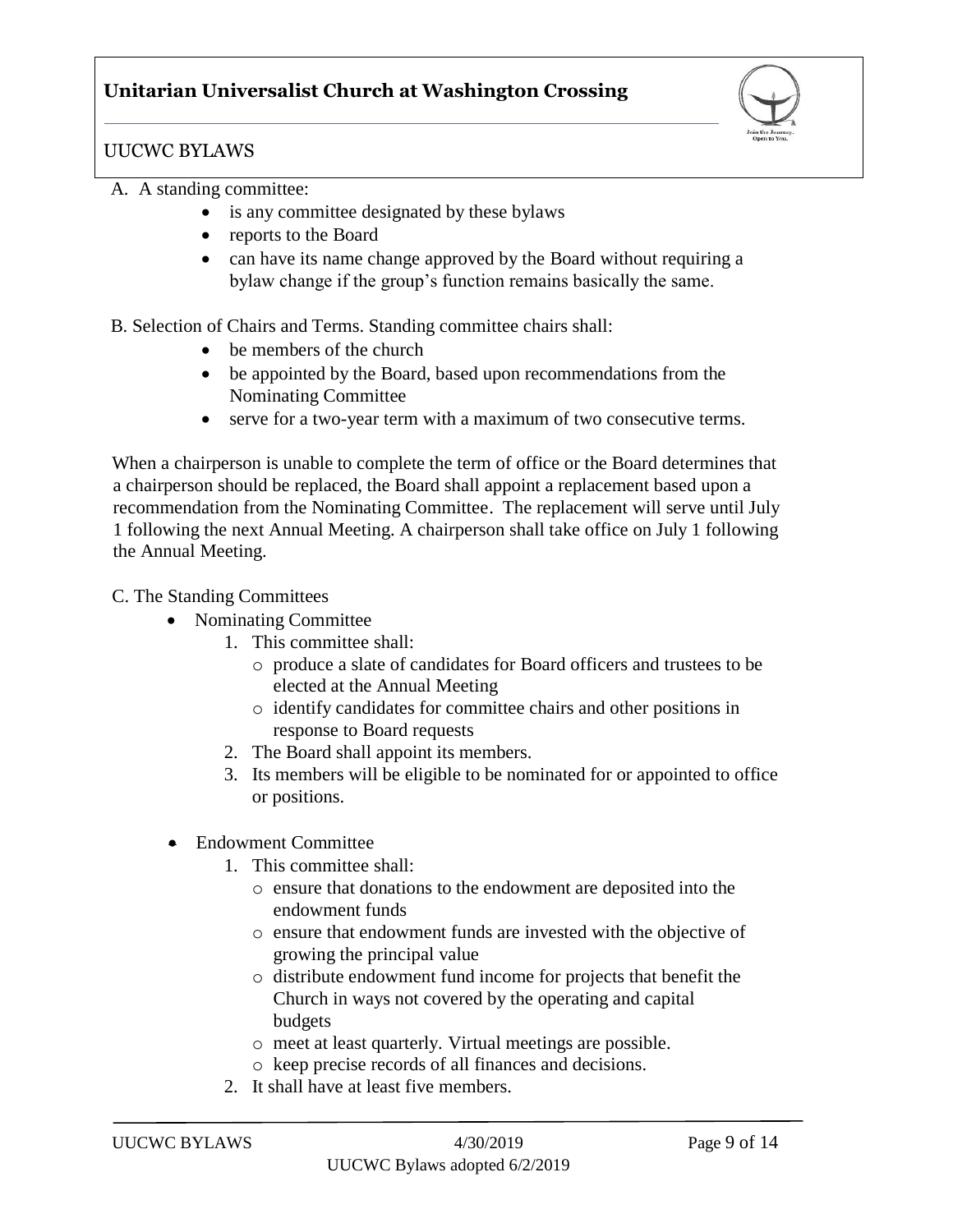

- 3. The Board shall appoint its members.
- 4. A quorum shall consist of half of its members (rounded up if the committee has an odd number of members).
- 5. A quorum, affirmative votes from a majority of those present, and a minimum of three affirmative votes will be required to carry a motion.
- Finance Committee
	- 1. This committee shall:
		- o be responsible for all financial matters for UUCWC with the exception of the endowment
		- o create an Annual Budget and present it to the Board for review
		- o regularly monitor the Church's financial and budgetary activity
		- o arrange for audits, conducted either internally or externally, no less than every five years
	- 2. It shall be composed of representatives of Stewardship, Fundraising, the Treasurer, and may include other members appointed by the committee chair.
- Personnel Committee
	- 1. This committee shall:
		- o ensure that sufficient policies and procedures exist to meet the Church's legal and ethical responsibility for the treatment of staff
		- o develop and monitor the Personnel Manual to codify those legal and ethical responsibilities
		- o work with the Minister and Finance Committee to identify the optimal staffing arrangement within the available resources.
	- 2. Its members will include the Finance Committee chair and the Minister.
	- 3. The Board will appoint the remaining members.

#### Section 3. Other Committees, Task Forces, and Organization Entities

The Board can maintain, merge, re-purpose, rename, or terminate other existing committees, task forces, and other organizations and create new ones. These entities shall report to the Board. They may be tasked to accomplish a specific goal for a finite time or

maintain responsibilities for indefinite periods. The Board shall be responsible for identifying leaders for these entities.

#### Section 4. Ministries

The Minister can maintain, merge, re-purpose, rename, or terminate existing ministries and create new ones. These entities shall report to the Minister or an individual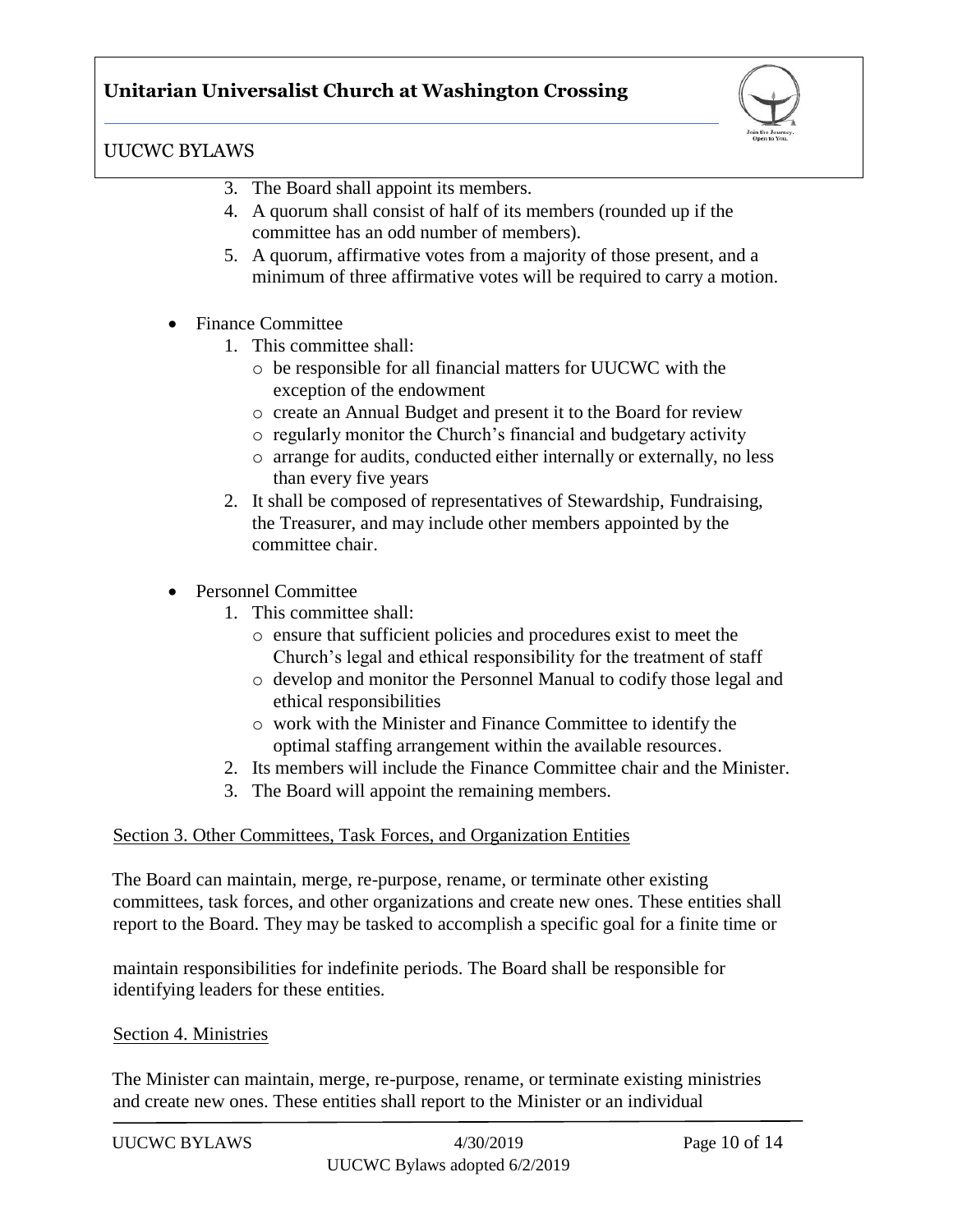

## UUCWC BYLAWS

designated by the Minister. They may be tasked to accomplish a specific goal for a finite time or maintain responsibilities for indefinite periods. The Minister shall be responsible for identifying leaders for these entities.

#### ARTICLE VII CHURCH COUNCIL

#### Section 1. Purpose and Limitations

The Church Council shall assist in coordinating and implementing general programs of the Church. It shall have no decision-making authority but shall be advisory to the Board.

#### Section 2. Membership

The Church Council shall consist of all members of the Board, the Minister, chairpersons or representatives of standing committees, other committees, ministries and organizational entities, and any others designated by the Board.

#### Section 3. Meetings

The Church Council shall meet at least twice a year. The Vice President shall chair the meetings. Meetings shall be open to all members of the church.

#### ARTICLE VIII THE MINISTRY

#### Section 1. Duties

A. The minister shall be responsible for furthering the religious and spiritual life of the church and Unitarian Universalist principles. The Minister shall have freedom of expression and freedom of the pulpit. The Minister shall be a non-voting member of the Board and shall bring to the attention of the Board such matters as seem pertinent to the welfare of the church.

B. Should there be other called ministers (such as Associate Minister or Minister of Lifespan Religious Education), they shall also have similar freedoms of expression and be non-voting members of the Board.

C. The Minister, with input from the Board, shall be responsible for hiring and supervising Church staff. Hiring should be consistent with the approved operating budget. Church staff may include titles such as Assistant Minister, Director of Lifespan Religious Education, Office Administrator, Sexton, and Director of Music Ministry.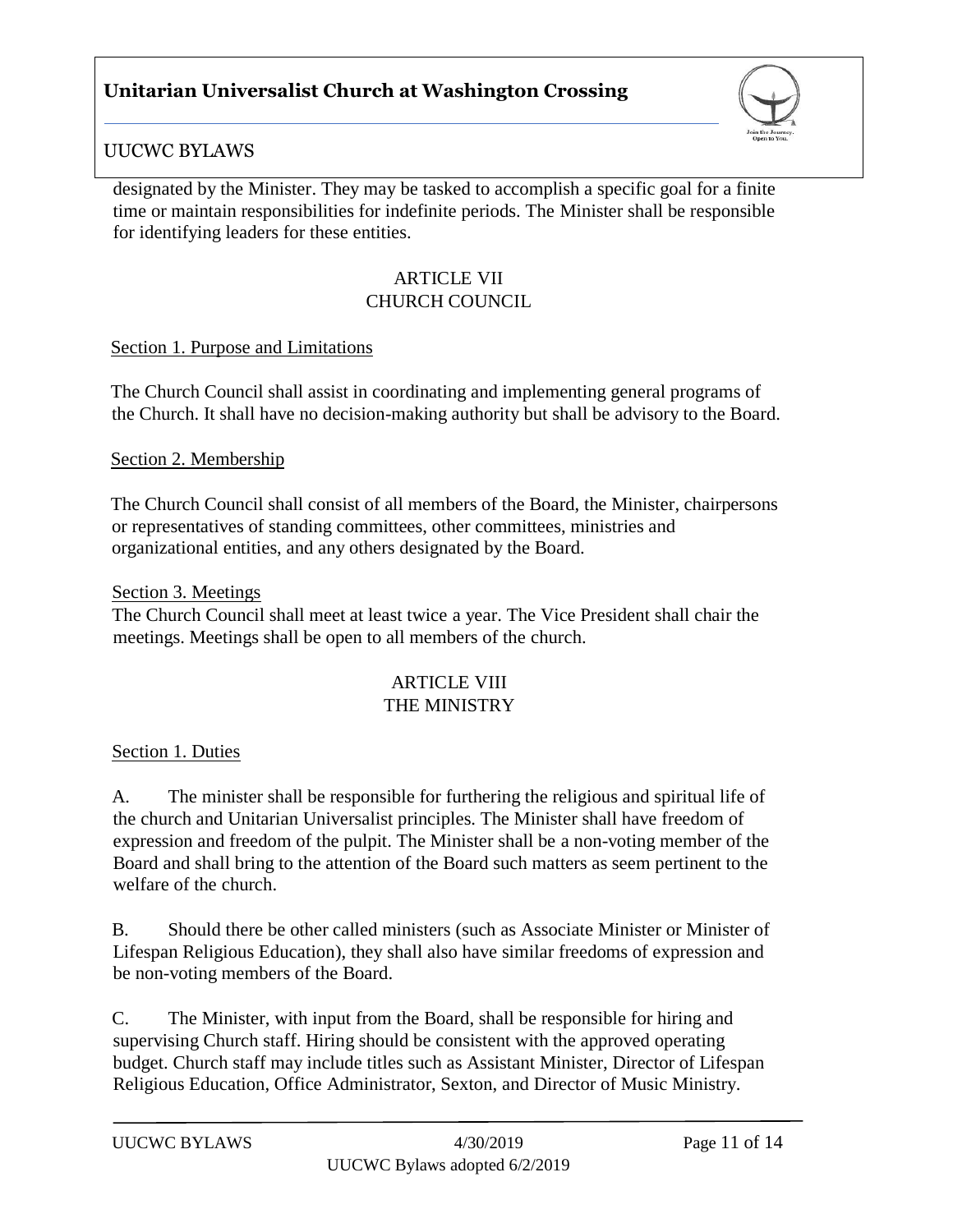

### UUCWC BYLAWS

#### Section 2. Employment

Called ministers (see section B above) shall be elected by at least 90% of the members present at a congregational meeting. The vote shall be by written ballot.

Such ministers can be dismissed by a 2/3 vote of members by written ballot at a congregational meeting called specifically for that purpose. Prior to employment, and annually thereafter, a mutually agreeable contract shall be drawn up between the Board and the Minister. The contract shall state terms of employment, duties, salary, allowances, termination procedures, and other relevant components. The Personnel Committee will draft the employment contract between the Minister and the Church, to be approved by the Board. The same procedures will apply to any other called ministers.

#### Section 3. Minister Vacancy

In the event of a vacancy in the position of a called Minister, a Search Committee for a new settled minister will be formed. The timing and procedures regarding its formation and procedures will be based on the current UUA Guidelines. The Search Committee will consist of seven Church members who have been members for at least two years. All interested applicants shall submit their names to the Board Secretary who will prepare a list for consideration. No nominations will be taken from the floor. The seven candidates receiving the most votes at a congregational meeting shall fill the positions.

#### ARTICLE IX FISCAL YEAR

The Church fiscal year shall be July 1 through June 30.

## ARTICLE X PUBLIC EXPRESSION

In keeping with the mission of the Church and the Church's Eight Principles, the Church may express itself publicly *(see policy and procedures for details*). The congregation may wish to display on church property its views on current issues. Such expression intended for public view may include, but not be limited to, placing a sign or banner on Church property. Such a display shall require a majority vote at a congregational meeting. |

## ARTICLE XI DISSOLUTION OF THE CHURCH

To dissolve the Church, a special congregational meeting shall be held. The required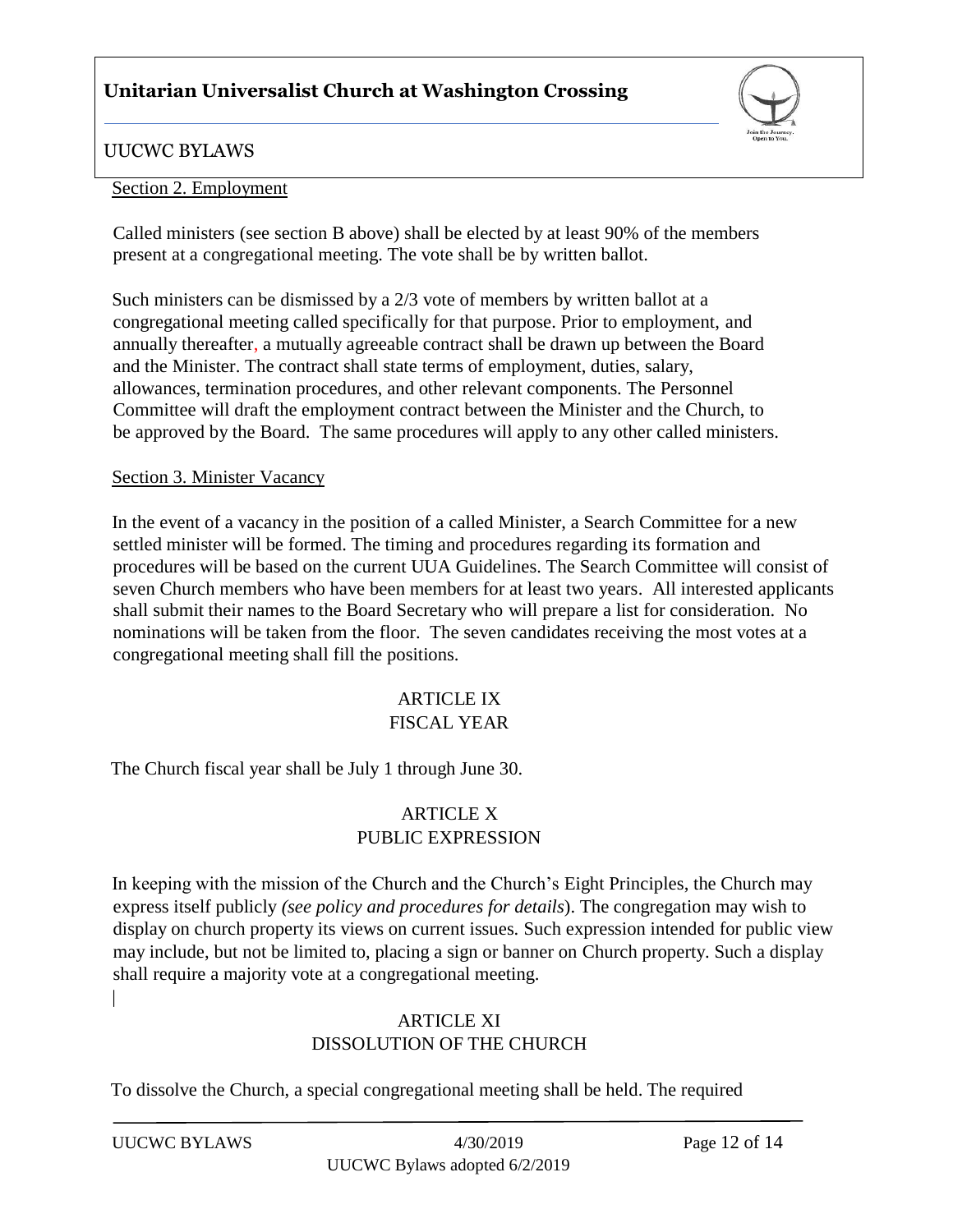

## UUCWC BYLAWS

quorum shall be 50% of the Church's members and the motion to dissolve will require no less than 2/3 of the members voting affirmatively.

If the Church is dissolved, all moneys and property, except such funds as are otherwise dedicated, shall be placed in the possession of the UUA.

### ARTICLE XII

## AMENDMENTS, REVISIONS, AND REPEAL OF BYLAWS

These bylaws, so far as allowed by the laws of the State of New Jersey, may be amended, revised, or repealed at a congregational meeting by a 2/3 vote of a quorum of members present. The proposed change(s) shall be sent to members at least 30 days prior to the meeting.